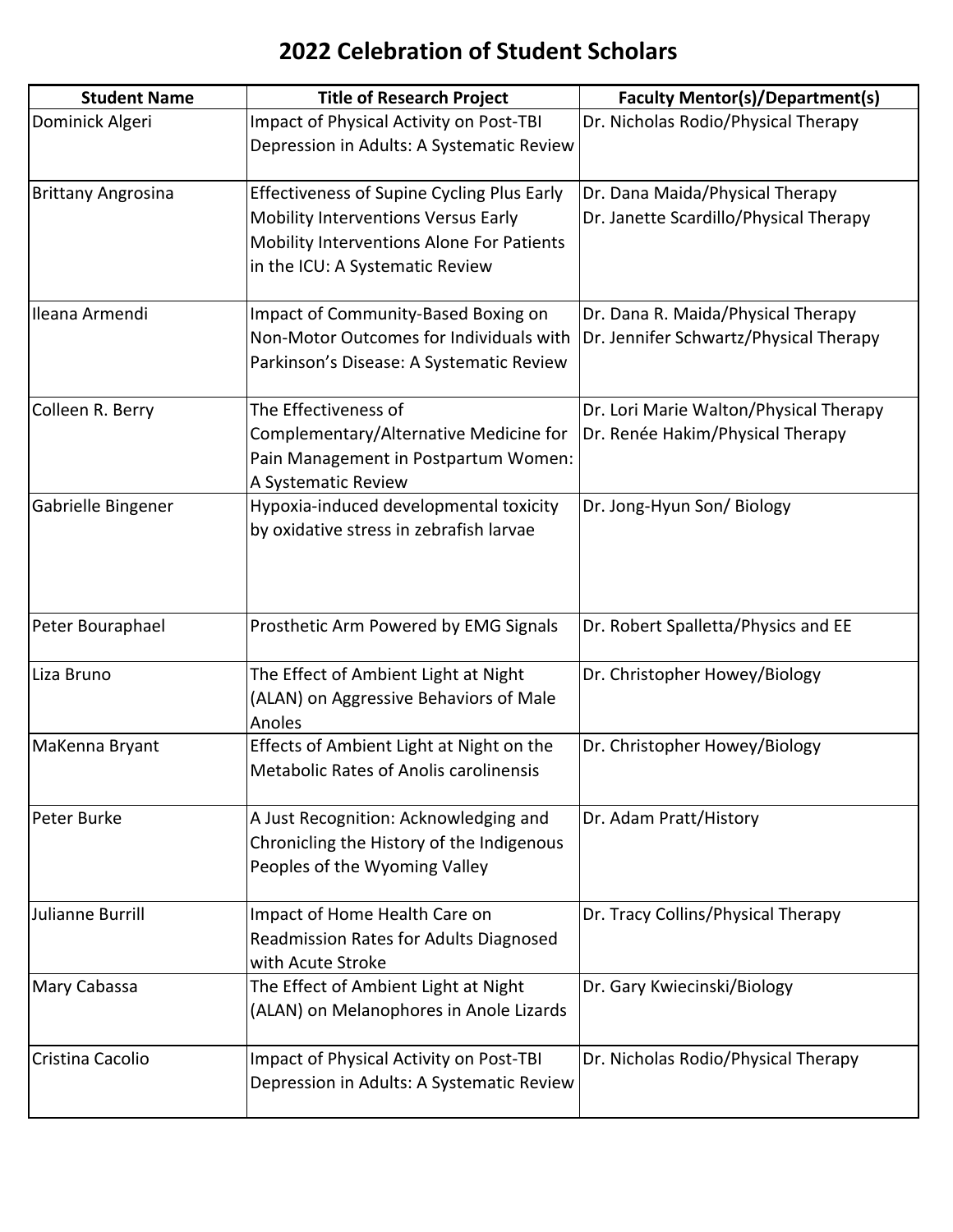| <b>Student Name</b>   | <b>Title of Research Project</b>               | <b>Faculty Mentor(s)/Department(s)</b> |
|-----------------------|------------------------------------------------|----------------------------------------|
| Cloe Bella Capalongo  | Sizzling salamander: Thermal physiology        | Dr. Vincent R. Farallo/Biology         |
|                       | of Plethodon cinerus from burned and           |                                        |
|                       | unburned habitats                              |                                        |
|                       |                                                |                                        |
| Nicholas Anthony      | The Effectiveness of                           | Dr. Lori Marie Walton/Physical Therapy |
| Capobianco            | Complementary/Alternative Medicine for         | Dr. Renée Hakim/Physical Therapy       |
|                       | Pain Management in Postpartum Women:           |                                        |
|                       | A Systematic Review                            |                                        |
| Christina Carachilo   | Post-Pandemic and BLM Changes in               | Dr. John Norcross/ Psychology          |
|                       | Doctoral Psychology Admissions: The Fate       |                                        |
|                       | of GREs and Interviews                         |                                        |
| Christina Carachilo   | Student Race, Gender, Nationality, and         | Dr. John Norcross/ Psychology          |
|                       | <b>LGBT Ally Groups in Doctoral Psychology</b> |                                        |
|                       | Programs: A Work in Progress                   |                                        |
| Caroline Cirella      | Independent Freedom and American               | Dr. Matthew Meyer/Philosophy           |
|                       | Racial Inequality                              |                                        |
| Philip J. Cocco       | Exploring the Impact of Corporate Social       | Dr. Rose Sebastianelli/Operations &    |
|                       | Responsibility on Brand Equity: An             | Analytics                              |
|                       | <b>Empirical Study</b>                         |                                        |
| Kelly Corcoran        | Loneliness in Older Adults with Visual         | Dr. Julie Nastasi/Occupational Therapy |
|                       | Impairment                                     |                                        |
| Stephanie Creegan     | Impact of Home Health Care on                  | Dr. Tracy Collins/Physical Therapy     |
|                       | Readmission Rates for Adults Diagnosed         |                                        |
|                       | with Acute Stroke                              |                                        |
| James Curley          | Impact of Physical Activity on Post-TBI        | Dr. Nicholas Rodio/Physical Therapy    |
|                       | Depression in Adults: A Systematic Review      |                                        |
| Liz Dern              | Prosthetic Arm Powered by EMG Signals          | Dr. Robert Spalletta/Physics and EE    |
|                       |                                                |                                        |
| Koebe S. Diaz         | Crisis At The Southern Border: A Scenario      | Dr. Jessica Nolan/Psychology           |
|                       | Study                                          |                                        |
| Crisel Divinagracia   | Loneliness in Older Adults with Visual         | Dr. Julie Nastasi/Occupational Therapy |
|                       | Impairment                                     |                                        |
| Justine Duva          | The Effect of Acetaminophen on Male            | Dr. Maria Squire/Biology               |
|                       | Mice Tibiae                                    |                                        |
| Darlene Duverge       | <b>Investigating Online Consumer Reviews</b>   | Dr. Peter Andersen/Management,         |
|                       | <b>Across Two Service Industries</b>           | Marketing & Entrepreneurship           |
| <b>Thomas Elias</b>   | "Measuring and Modeling Photon                 | Dr. Declan Mulhall/Physics and EE      |
|                       | Diffusion in Wax"                              |                                        |
| <b>Emily Erickson</b> | Loneliness in Older Adults with Visual         | Dr. Julie Nastasi/Occupational Therapy |
|                       | Impairment                                     |                                        |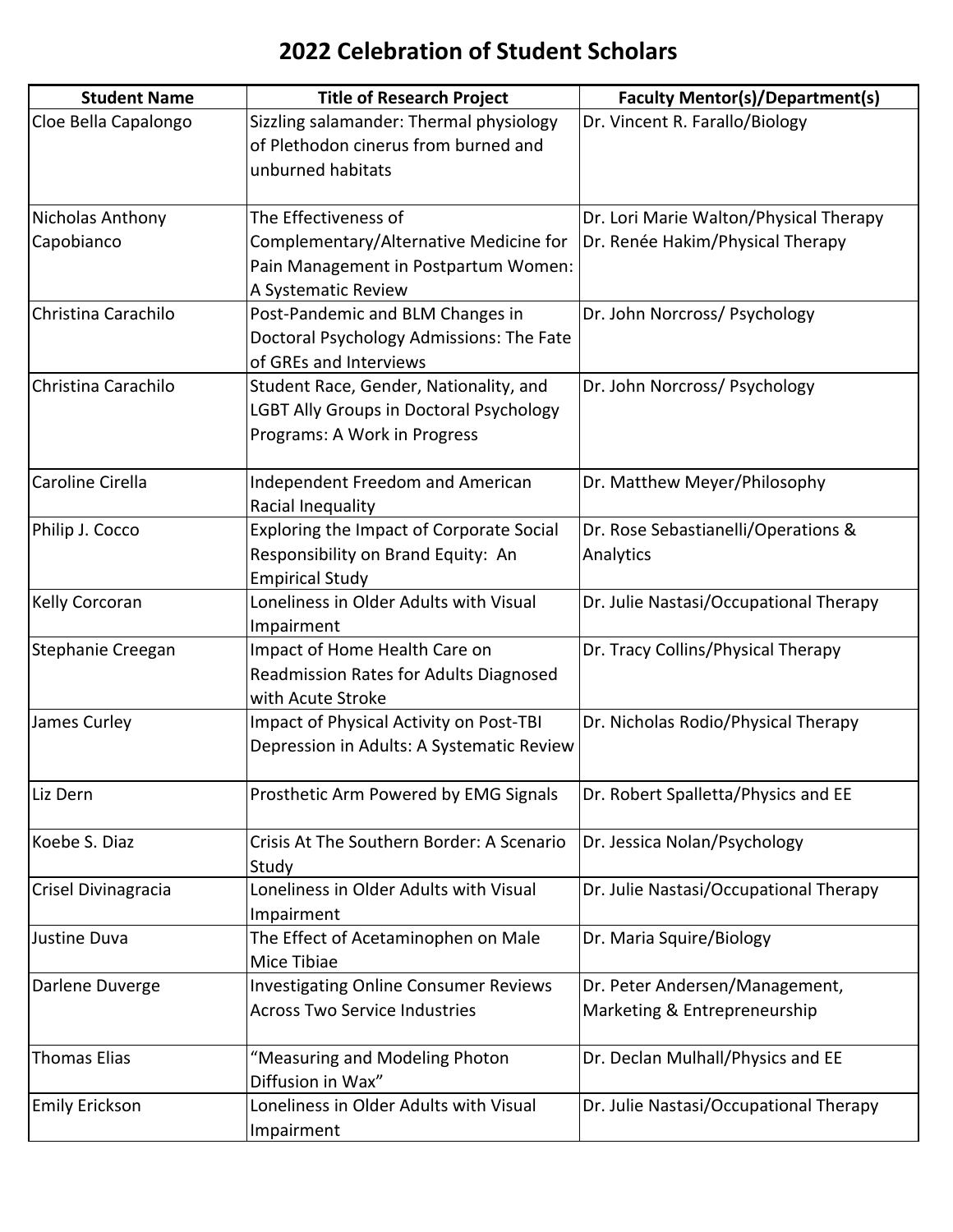| <b>Student Name</b>       | <b>Title of Research Project</b>                 | <b>Faculty Mentor(s)/Department(s)</b>      |
|---------------------------|--------------------------------------------------|---------------------------------------------|
| Shannon Everton           | Perceptions of Occupational Therapy              | Dr. Michael A. Bermudez/Occupational        |
|                           | Students on Makerspace Pedagogy: A               | Therapy                                     |
|                           | <b>Mixed Methods Study</b>                       |                                             |
| Julia Eydelman            | Deep-Fake Detection: A Systematic                | Dr. Sinchul Back/Sociology/Criminal Justice |
|                           | Review                                           | and Criminology                             |
| Rachel Fernandez          | Loneliness in Older Adults with Visual           | Dr. Julie Nastasi/Occupational Therapy      |
|                           | Impairment                                       |                                             |
| Elizabeth Filacheck       | Perceptions of Occupational Therapy              | Dr. Michael A. Bermudez/Occupational        |
|                           | Students on Makerspace Pedagogy: A               | Therapy                                     |
|                           | <b>Mixed Methods Study</b>                       |                                             |
| Nina Fiore                | Perceptions of Occupational Therapy              | Dr. Michael A. Bermudez/Occupational        |
|                           | Students on Makerspace Pedagogy: A               | Therapy                                     |
|                           | <b>Mixed Methods Study</b>                       |                                             |
| Lindsay Fitchett          | Wearable Sensors for Balance and                 | Dr. Renée M. Hakim/Physical Therapy         |
|                           | Mobility in Adults with Parkinson's              |                                             |
|                           | Disease: A Systematic Review                     |                                             |
| <b>Emily Fleming</b>      | Redox-Active Disulfide Bonds in Brain            | Dr. Timothy Foley/Chemistry                 |
|                           | Proteins: Enrichment in Metabolic                |                                             |
|                           | Enzymes and Proposed Catalysis by                |                                             |
|                           | Peroxiredoxins                                   |                                             |
| Sarah Marie Neff Futrell  | Wearable Sensors for Balance and                 | Dr. Renée M. Hakim/Physical Therapy         |
|                           | Mobility in Adults with Parkinson's              |                                             |
|                           | Disease: A Systematic Review                     |                                             |
| Bryan Gorczyca            | The Effectiveness of                             | Dr. Lori Marie Walton/Physical Therapy      |
|                           | Complementary/Alternative Medicine for           | Dr. Renée Hakim/Physical Therapy            |
|                           | Pain Management in Postpartum Women:             |                                             |
|                           | A Systematic Review                              |                                             |
| Jillian Haller            | Zinc sulfate as a neurotoxin: The role of        | Dr. Jong-Hyun Son/ Biology                  |
|                           | the medial habenula in regulating anosmia-       |                                             |
|                           | induced anxiety-like behavior                    |                                             |
| Janice Healey             | Soil Microhabitat Differences Between            | Dr. Vincent R. Farallo/Biology              |
|                           | <b>Two Microendemic Salamanders</b>              |                                             |
| <b>Thomas Helmstetter</b> | <b>Effects of Unstable Surface LE Resistance</b> | Dr. Peter Leininger/Physical Therapy        |
|                           | Training on Balance in Older Adults: A           |                                             |
|                           | <b>Systematic Review</b>                         |                                             |
| Jadriane Hernandez        | Loneliness in Older Adults with Visual           | Dr. Julie Nastasi/Occupational Therapy      |
|                           | Impairment                                       |                                             |
| Sarah Hickey              | False Memories: The History of Racism in         | Dr. Susan Poulson/History                   |
|                           | the Women's Suffrage Movement                    |                                             |
| Danielle Higgins          | Key Anxiogenic Factors in Taking                 | Dr. Anthony F. Carusotto/Physical Therapy   |
|                           | <b>Objectively Structured Clinical</b>           |                                             |
|                           | Examinations among Healthcare Students:          |                                             |
|                           | A Systematic Review                              |                                             |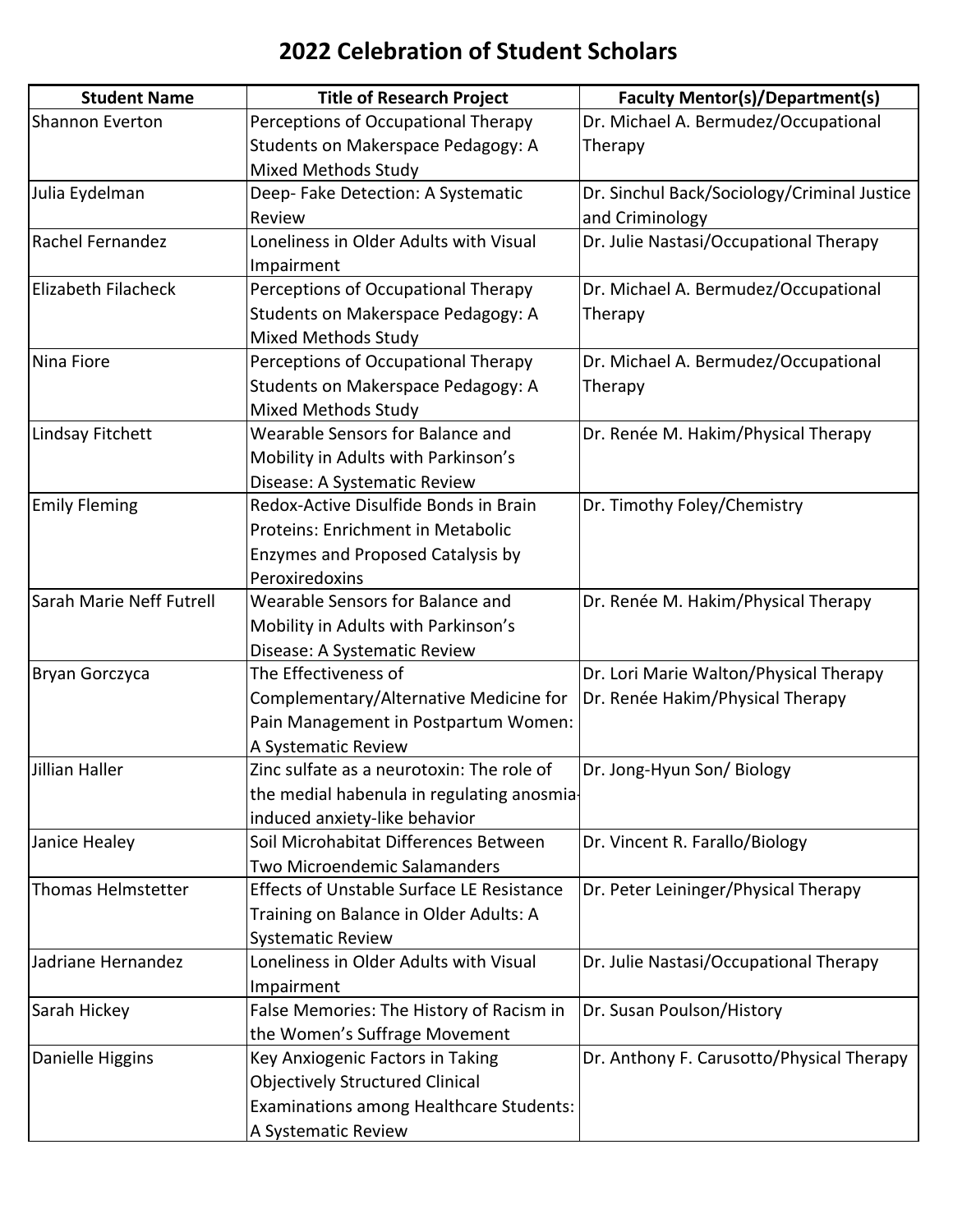| <b>Student Name</b>       | <b>Title of Research Project</b>                                    | <b>Faculty Mentor(s)/Department(s)</b>    |
|---------------------------|---------------------------------------------------------------------|-------------------------------------------|
| James Hornickle           | Redox-Active Disulfide Bonds in Brain                               | Dr. Timothy Foley/Chemistry               |
|                           | Proteins: Enrichment in Metabolic                                   |                                           |
|                           | <b>Enzymes and Proposed Catalysis by</b>                            |                                           |
|                           | Peroxiredoxins                                                      |                                           |
| Jamie Hreniuk             | The Effectiveness of                                                | Marie Walton/Physical Therapy             |
|                           | Complementary/Alternative Medicine for                              | Dr. Renée Hakim/Physical Therapy          |
|                           | Pain Management in Postpartum Women:                                |                                           |
|                           | A Systematic Review                                                 |                                           |
| Evan Hromisin             | "Constructing a cwNMR Head with a                                   | Dr. Declan Mulhall/Physics and EE         |
|                           | Voltage Controlled Frequency Circuit"                               |                                           |
| Christian Huckfeldt       | Impact of Community-Based Boxing on                                 | Dr. Dana R. Maida/Physical Therapy        |
|                           | Non-Motor Outcomes for Individuals with                             | Dr. Jennifer Schwartz/Physical Therapy    |
|                           | Parkinson's Disease: A Systematic Review                            |                                           |
|                           |                                                                     |                                           |
| Angela Hudock             | Chemical, Physiological, and Behavioral                             | Dr. Katherine Stumpo/Chemistry            |
|                           | Assessment of Zebrafish Embryo Exposure                             |                                           |
|                           | to Neonicotinoid Pesticide Clothianidin                             |                                           |
|                           |                                                                     |                                           |
|                           |                                                                     |                                           |
| Angela Hudock             | Mixed nanoparticle matrix materials for                             | Dr. Katherine Stumpo/Chemistry            |
|                           | mass spectrometry imaging of small                                  |                                           |
|                           | molecules and lipids                                                |                                           |
| Tyler Jordan              | An Algorithm for Determining the Timing                             | Dr. Nathaniel Frissell/Physics and EE     |
|                           | of Components within the HamSCI-                                    |                                           |
|                           | WWV/WWVH Scientific Test Signal                                     |                                           |
| Dylan Kane                | Impact of Community-Based Boxing on                                 | Dr. Dana R. Maida/Physical Therapy        |
|                           | Non-Motor Outcomes for Individuals with                             | Dr. Jennifer Schwartz/Physical Therapy    |
|                           | Parkinson's Disease: A Systematic Review                            |                                           |
|                           |                                                                     |                                           |
| E Kerr                    | Queering Trauma: Trans-poetics by a trans Dr. Billie Tadros/English |                                           |
|                           | poet                                                                | Dr. Madeline Gangnes/English              |
| Meghan Kimball            | Key Anxiogenic Factors in Taking                                    | Dr. Anthony F. Carusotto/Physical Therapy |
|                           | <b>Objectively Structured Clinical</b>                              |                                           |
|                           | <b>Examinations among Healthcare Students:</b>                      |                                           |
|                           | A Systematic Review                                                 |                                           |
| <b>Christopher Kovacs</b> | Blood Flow Restriction Therapy Effects on                           | Dr. Joshua Prall/Physical Therapy         |
|                           | Function and Pain in Adults with Lower                              | Dr. Peter M. Leininger/Physical Therapy   |
|                           | Leg Pathology                                                       |                                           |
| Maggie Kowalewski         | Relationship Between Immune State and                               | Dr. Robert Smith/Biology                  |
|                           | <b>Body Condition of Fall Migrant Gray</b>                          |                                           |
|                           | Catbirds                                                            |                                           |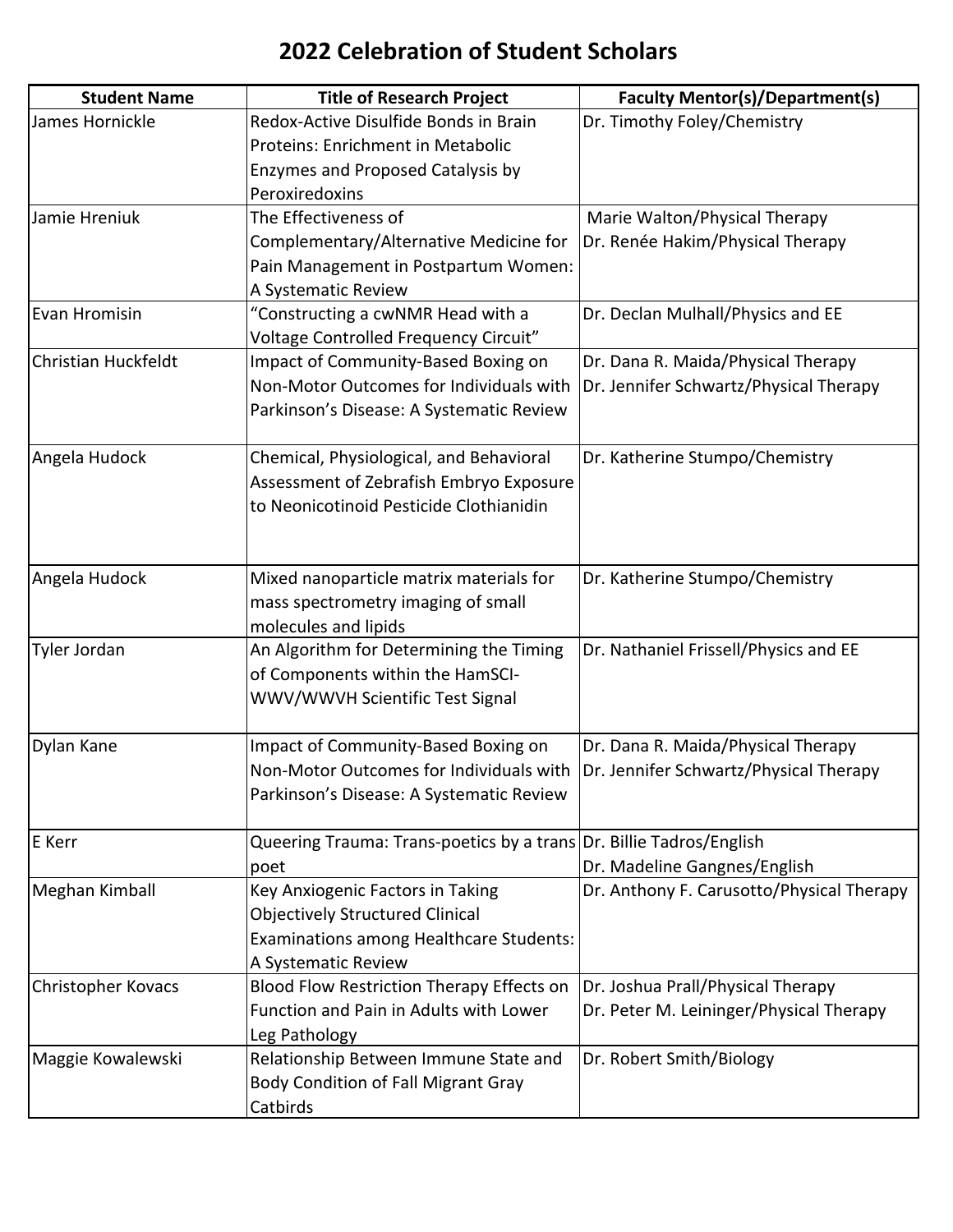| <b>Student Name</b> | <b>Title of Research Project</b>               | <b>Faculty Mentor(s)/Department(s)</b>  |
|---------------------|------------------------------------------------|-----------------------------------------|
| Maggie Kowalewski   | Seasonal differences in leukocyte counts       | Dr. Robert Smith/Biology                |
|                     | in Gray Cat birds                              |                                         |
| Maggie Kowalewski   | How Should we Understand and Relate to         | Dr. David Dzurec/History                |
|                     | our Fellow Animals? A Theological              | Dr. Charles Pinches/Theology/Religious  |
|                     | Investigation with Implications from           | <b>Studies</b>                          |
|                     | <b>Factory Farming</b>                         |                                         |
|                     |                                                |                                         |
| Kyra Krzywicki      | One Image, Two Persons: Male-Female            | Dr. Patrick Clark/Theology/Religious    |
|                     | Complementarity in the context of John         | <b>Studies</b>                          |
|                     | Paul II's Theology of the Body                 |                                         |
| Michael Laabs       | Effects of nicotine on collective strategy     | Dr. Marc Seid/Biology                   |
|                     | for obstacle navigation during cooperative     |                                         |
|                     | transport in ants                              |                                         |
| James Lanning       | "Measuring and Modeling Photon                 | Dr. Declan Mulhall/Physics and EE       |
|                     | Diffusion in Wax"                              |                                         |
| Robert Lenczewski   | Prosthetic Arm Powered by EMG Signals          | Dr. Robert Spalletta/Physics and EE     |
|                     |                                                |                                         |
| Kaylie Levinsky     | The Effect of Ambient Light at Night           | Dr. Gary Kwiecinski/Biology             |
|                     | (ALAN) on Melanophores in Anole Lizards        |                                         |
|                     |                                                |                                         |
| Nicholas Linko      | Blood Flow Restriction Therapy Effects on      | Dr. Joshua Prall/Physical Therapy       |
|                     | Function and Pain in Adults with Lower         | Dr. Peter M. Leininger/Physical Therapy |
|                     | Leg Pathology                                  |                                         |
| Isaiah Livelsberger | "Judicial Reform in El Salvador and            | Dr. Michael Allison/Political Science   |
|                     | Guatemala: Challenges form the Peace           | Dr. Duane Armitage/Philosophy           |
|                     | Agreements to the Present"                     |                                         |
|                     | And                                            |                                         |
|                     | "The Immigrant Scapegoat: Girardian            |                                         |
|                     | Mimesis in Contemporary Political              |                                         |
|                     | Discourse and Decision-Making"                 |                                         |
| Nia Long            | Existential Crisis: Existentialism's           | Dr. Adam Pratt/History                  |
|                     | Influence on Libertarianism and the 1950s-     |                                         |
|                     | 1960s Civil Rights Movement                    |                                         |
| Samuel Marranca     | Coping with the Nazi Legacy: An                | Dr. Sean Brennan/History                |
|                     | <b>Examination of Denazification and Post-</b> |                                         |
|                     | War Divided Memory in West Germany,            |                                         |
|                     | 1945-1962                                      |                                         |
|                     |                                                |                                         |
| Sarah Marshall      | Investigating the relationship between         | Dr. Jill Warker/Psychology              |
|                     | speech errors and inhibition                   |                                         |
| Kento Matsui        | Effects of Viburnum Beetle Invasion on         | Dr. Robert Smith/Biology                |
|                     | Growth in Gray Catbirds                        |                                         |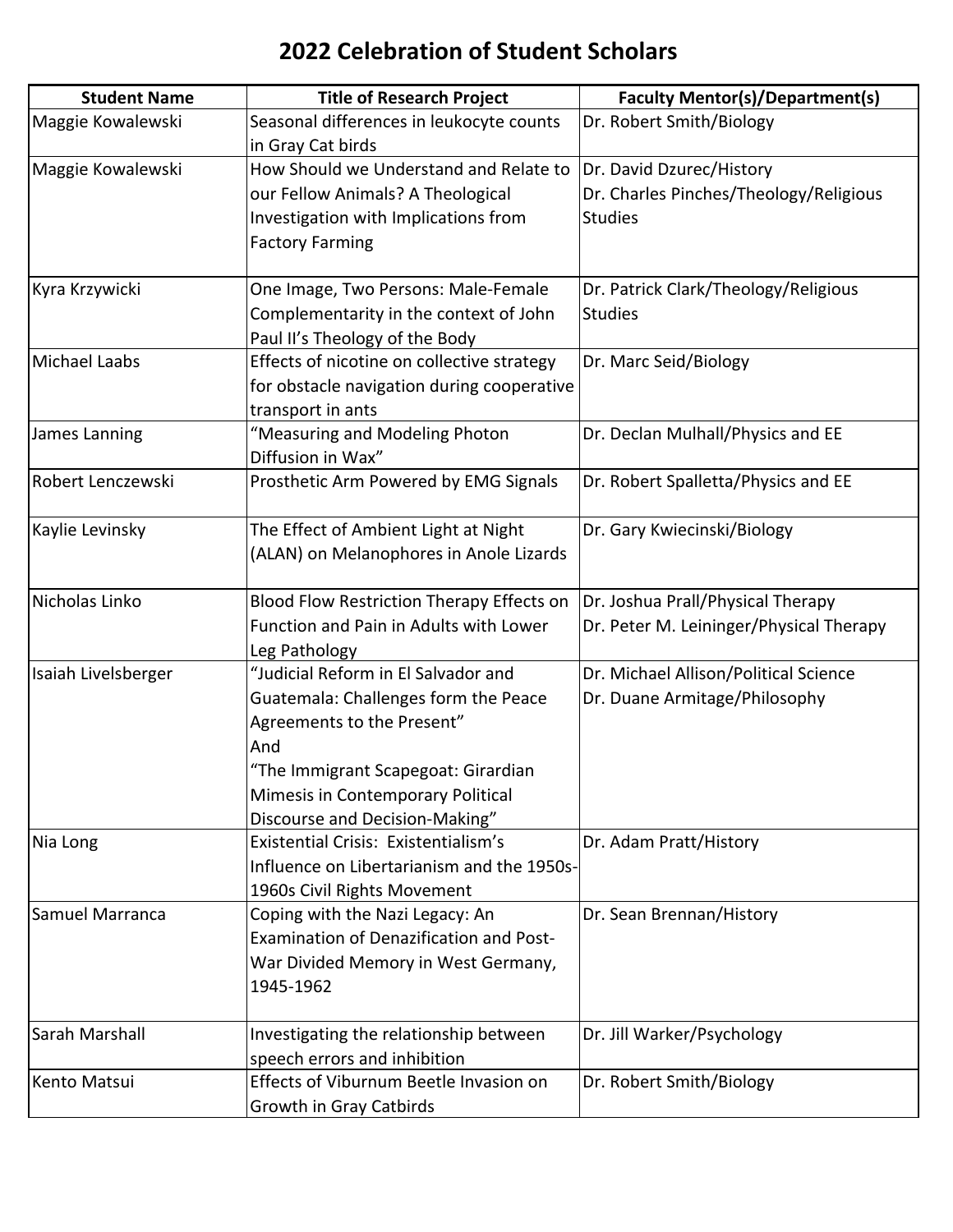| <b>Student Name</b>    | <b>Title of Research Project</b>                  | <b>Faculty Mentor(s)/Department(s)</b>      |
|------------------------|---------------------------------------------------|---------------------------------------------|
| <b>Emily McAlarney</b> | Cyber Espionage: Who Is It Targeting?             | Dr. Sinchul Back/Sociology/Criminal Justice |
|                        |                                                   | and Criminology                             |
| <b>Allison McGee</b>   | Latex Balloon Degradation Differs Based           | Dr. Christopher Howey/Biology               |
|                        | on Environment                                    |                                             |
| Margaret McGrath       | Ambient Light at Night & the Stress               | Dr. Christopher Howey/Biology               |
|                        | <b>Response of Green Anoles</b>                   |                                             |
| <b>Emma Meaney</b>     | Perceptions of Occupational Therapy               | Dr. Michael A. Bermudez/Occupational        |
|                        | Students on Makerspace Pedagogy: A                | Therapy                                     |
|                        | <b>Mixed Methods Study</b>                        |                                             |
| Katey Merenyi          | <b>Effectiveness of Supine Cycling Plus Early</b> | Dr. Dana Maida/Physical Therapy             |
|                        | Mobility Interventions Versus Early               | Dr. Janette Scardillo/Physical Therapy      |
|                        | Mobility Interventions Alone For Patients         |                                             |
|                        | in the ICU: A Systematic Review                   |                                             |
| Mark Merli             | <b>Effects of Unstable Surface LE Resistance</b>  | Dr. Peter Leininger/Physical Therapy        |
|                        | Training on Balance in Older Adults: A            |                                             |
|                        | <b>Systematic Review</b>                          |                                             |
| Laura Miller           | Bacteriophage Transfer in Camponotus              | Dr. Marc Seid/Biology                       |
|                        | floridanus                                        |                                             |
| Tatiana Mishina        | Wearable Sensors for Balance and                  | Dr. Renée M. Hakim/Physical Therapy         |
|                        | Mobility in Adults with Parkinson's               |                                             |
|                        | Disease: A Systematic Review                      |                                             |
| <b>Ashley Mullan</b>   | <b>Musical Feature Classification: Using</b>      | Dr. Murong Xu/Mathematics                   |
|                        | Techniques of Machine Learning to Detect          |                                             |
|                        | Genre                                             |                                             |
| Katie Nebzydoski       | Parasite Load in Breeding Grey Catbirds           | Dr. Robert Smith/Biology                    |
|                        | (Dumetella carolinensis) with Respect to          |                                             |
|                        | Age and Weather                                   |                                             |
| John Nelson            | "Measuring and Modeling Photon                    | Dr. Declan Mulhall/Physics and EE           |
|                        | Diffusion in Wax"                                 |                                             |
| Cuong Nguyen           | An Algorithm for Determining the Timing           | Dr. Nathaniel Frissell/Physics and EE       |
|                        | of Components within the HamSCI-                  |                                             |
|                        | WWV/WWVH Scientific Test Signal                   |                                             |
| Tara O'Hagan           | Redox-Active Disulfide Bonds in Brain             | Dr. Timothy Foley/Chemistry                 |
|                        | Proteins: Enrichment in Metabolic                 |                                             |
|                        | Enzymes and Proposed Catalysis by                 |                                             |
|                        | Peroxiredoxins                                    |                                             |
| Jenna O'Malley         | Possible effects of climate change on the         | Dr. Robert Smith/Biology                    |
|                        | timing of land bird spring migration at a         |                                             |
|                        | stopover site in northeastern                     |                                             |
|                        | Pennsylvania                                      |                                             |
|                        |                                                   |                                             |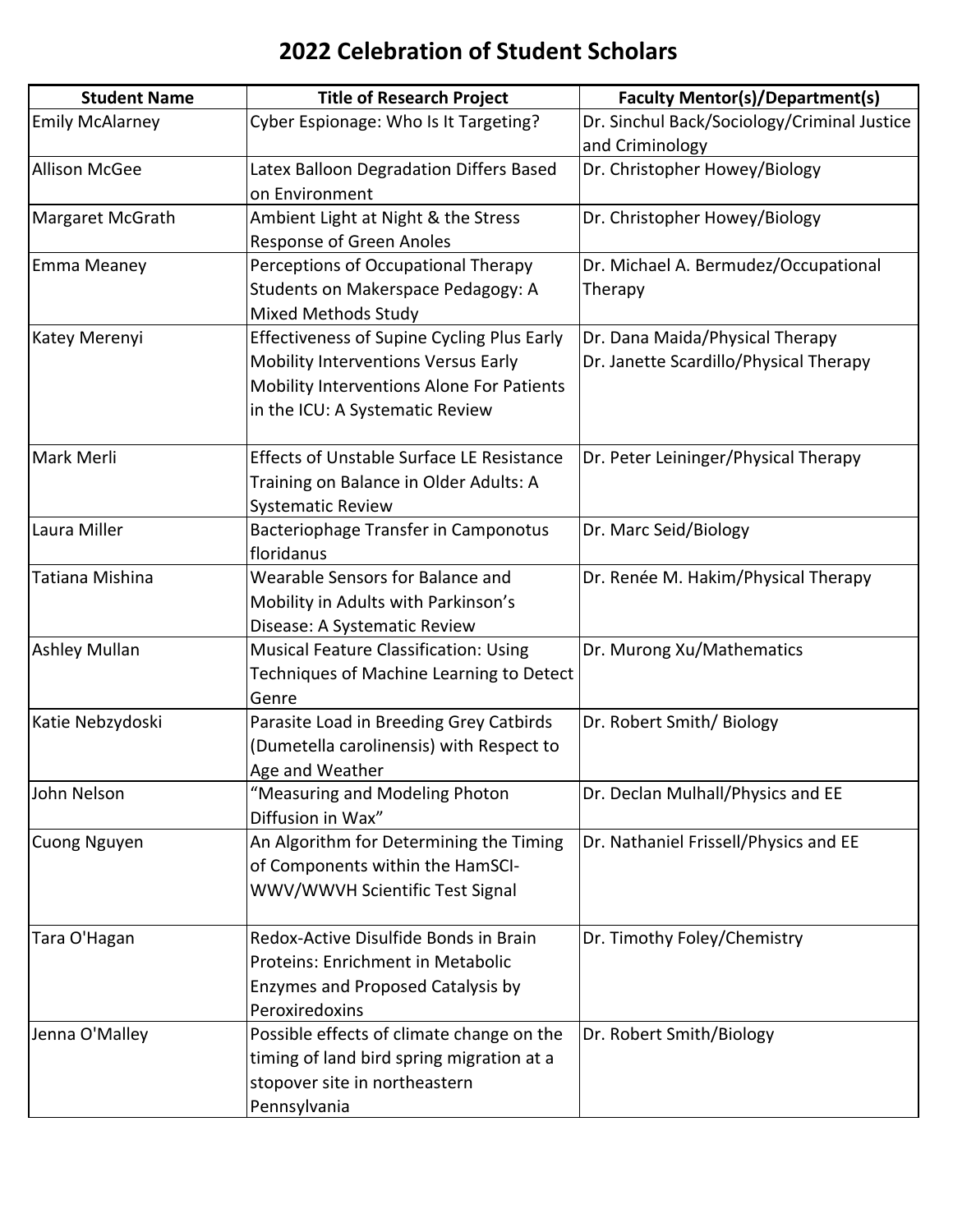| <b>Student Name</b>   | <b>Title of Research Project</b>                  | <b>Faculty Mentor(s)/Department(s)</b>  |
|-----------------------|---------------------------------------------------|-----------------------------------------|
| Daniel Passafiume     | Impact of Physical Activity on Post-TBI           | Dr. Nicholas Rodio/Physical Therapy     |
|                       | Depression in Adults: A Systematic Review         |                                         |
|                       |                                                   |                                         |
| Vaibhavi Patel        | An Algorithm for Determining the Timing           | Dr. Nathaniel Frissell/Physics and EE   |
|                       | of Components within the HamSCI-                  |                                         |
|                       | WWV/WWVH Scientific Test Signal                   |                                         |
| Vaibhavi Patel        | Prosthetic Arm Powered by EMG Signals             | Dr. Robert Spalletta/Physics and EE     |
| Kevin Phiefer         | Relaxation, Decoherence, and Error                | Dr. Juan Serna/Physics and EE           |
|                       | Mitigation in Quantum Search Algorithms           |                                         |
| Julia Piermatteo      | Effects of Viburnum Beetle Invasion on            | Dr. Robert Smith/Biology                |
|                       | <b>Growth in Gray Catbirds</b>                    |                                         |
| <b>Taylor Powers</b>  | <b>Effectiveness of Supine Cycling Plus Early</b> | Dr. Dana Maida/Physical Therapy         |
|                       | Mobility Interventions Versus Early               | Dr. Janette Scardillo/Physical Therapy  |
|                       | Mobility Interventions Alone For Patients         |                                         |
|                       | in the ICU: A Systematic Review                   |                                         |
| Ellyn Prusinowski     | Diagnosis as Permission to Rest in the            | Dr. Billie Tadros/ English              |
|                       | Narratives of Injured Women Runners               |                                         |
| <b>Bridget Pynn</b>   | Impact of Socioeconomic Status on                 | Dr. Deborah Budash/Occupational Therapy |
|                       | Childhood Engagement in Occupation                |                                         |
| <b>Bridget Pynn</b>   | Perceptions of Occupational Therapy               | Dr. Michael A. Bermudez/Occupational    |
|                       | Students on Makerspace Pedagogy: A                | Therapy                                 |
|                       | Mixed Methods Study                               |                                         |
| Katia Ramirez         | Spatial mobility of Afro-Paulistanos Post         | Dr. Aiala Levy/ History                 |
|                       | Emancipation in São Paulo                         |                                         |
| <b>Ansis Ramolins</b> | <b>Effects of Unstable Surface LE Resistance</b>  | Dr. Peter Leininger/Physical Therapy    |
|                       | Training on Balance in Older Adults: A            |                                         |
|                       | <b>Systematic Review</b>                          |                                         |
| <b>Katy Renton</b>    | Soil Microhabitat Differences Between             | Dr. Vincent R. Farallo/Biology          |
|                       | Two Microendemic Salamanders                      |                                         |
| Veronica Romanek      | HF Doppler Observations of Traveling              | Dr. Nathaniel Frissell/ Physics and EE  |
|                       | Ionospheric Disturbances in a WWV Signal          |                                         |
|                       | Received with a Network of Low Cost               |                                         |
|                       | HamSCI Personal Space Weather Stations            |                                         |
| <b>Ellie Rosentel</b> | Prosthetic Arm Powered by EMG Signals             | Dr. Robert Spalletta/Physics and EE     |
| Simal Sami            | An Overview of Oblique Soundings from             | Dr. Nathaniel Frissell/Physics and EE   |
|                       | Chirp Ionosondes                                  |                                         |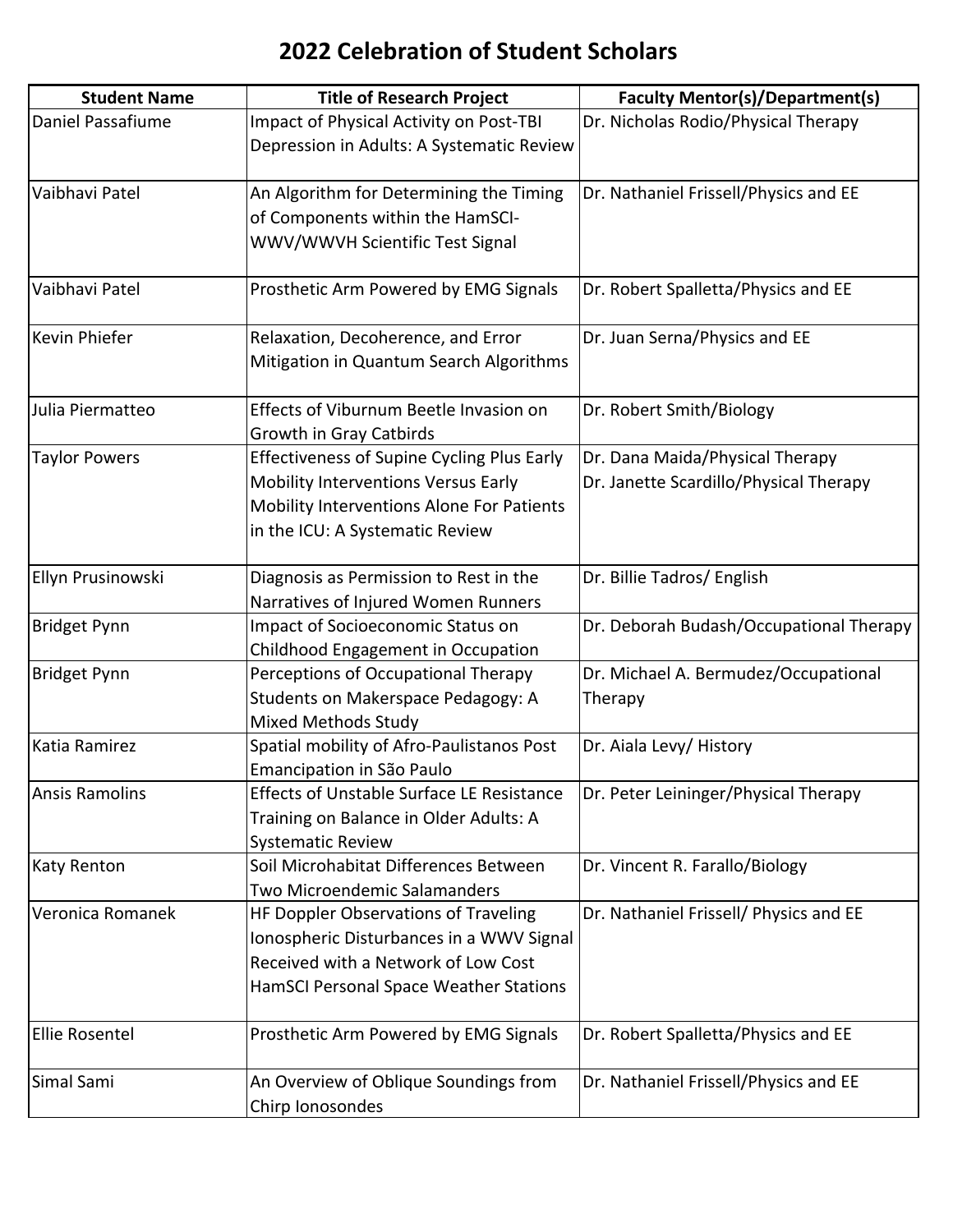| <b>Student Name</b>     | <b>Title of Research Project</b>               | <b>Faculty Mentor(s)/Department(s)</b>    |
|-------------------------|------------------------------------------------|-------------------------------------------|
| M. Shaaf Sarwar         | Proposed projects for research and             | Dr. Nathaniel Frissell/Physics and EE     |
|                         | education with a small radio telescope         |                                           |
| M. Shaaf Sarwar         | "Measuring and Modeling Photon                 | Dr. Declan Mulhall/Physics and EE         |
|                         | Diffusion in Wax"                              |                                           |
| Caitlin S. Schreiber    | Exploring the Impact of Corporate Social       | Dr. Rose Sebastianelli/Operations &       |
|                         | Responsibility on Brand Equity: An             | Analytics                                 |
|                         | <b>Empirical Study</b>                         |                                           |
| Taylor Schwartz         | Perceptions of Occupational Therapy            | Dr. Michael A. Bermudez/Occupational      |
|                         | Students on Makerspace Pedagogy: A             | Therapy                                   |
|                         | Mixed Methods Study                            |                                           |
| Paul Sciascia           | Impact of Home Health Care on                  | Dr. Tracy Collins/Physical Therapy        |
|                         | Readmission Rates for Adults Diagnosed         |                                           |
|                         | with Acute Stroke                              |                                           |
| Ashley Scoyni           | Wearable Sensors for Balance and               | Dr. Renée M. Hakim/Physical Therapy       |
|                         | Mobility in Adults with Parkinson's            |                                           |
|                         | Disease: A Systematic Review                   |                                           |
| Devanshi Shah           | Key Anxiogenic Factors in Taking               | Dr. Anthony F. Carusotto/Physical Therapy |
|                         | <b>Objectively Structured Clinical</b>         |                                           |
|                         | <b>Examinations among Healthcare Students:</b> |                                           |
|                         | A Systematic Review                            |                                           |
| David Shea              | Copper-Catalyzed Synthesis of Thiazole         | Dr. Michael Fennie/Chemistry              |
|                         | <b>Derivatives</b>                             |                                           |
| <b>Cameron Shedlock</b> | MALDI Imaging of Gemcitabine Delivery,         | Dr. Kate Stumpo/Chemistry                 |
|                         | Metabolism, and Response to Treatment          |                                           |
|                         | in Pancreatic Tumor Xenografts                 |                                           |
| <b>Daniel Shuck</b>     | Loneliness in Older Adults with Visual         | Dr. Julie Nastasi/Occupational Therapy    |
|                         | Impairment                                     |                                           |
| Adrianna Smith          | <b>Catholicism and the New Sciences:</b>       | Dr. Christopher Fremaux/Philosophy        |
|                         | Descartes' Break with Aristotle                |                                           |
| Nathaniel Smith         | Navigational Failures in Ants due to           | Dr. Marc Seid/Biology                     |
|                         | Agonists/Antagonists of Serotonin              |                                           |
| Alex Sophabmixay        | The Influence of Transportation on             | Dr. Bryan Crable/Biology                  |
|                         | Trimethylamine-N-Oxide Reduction in E.         |                                           |
|                         | coli                                           |                                           |
| Daniela Spagnoli        | Impact of Community-Based Boxing on            | Dr. Dana R. Maida/Physical Therapy        |
|                         | Non-Motor Outcomes for Individuals with        | Dr. Jennifer Schwartz/Physical Therapy    |
|                         | Parkinson's Disease: A Systematic Review       |                                           |
| <b>Robert Spitz</b>     | Blood Flow Restriction Therapy Effects on      | Dr. Joshua Prall/Physical Therapy         |
|                         | Function and Pain in Adults with Lower         | Dr. Peter M. Leininger/Physical Therapy   |
|                         | Leg Pathology                                  |                                           |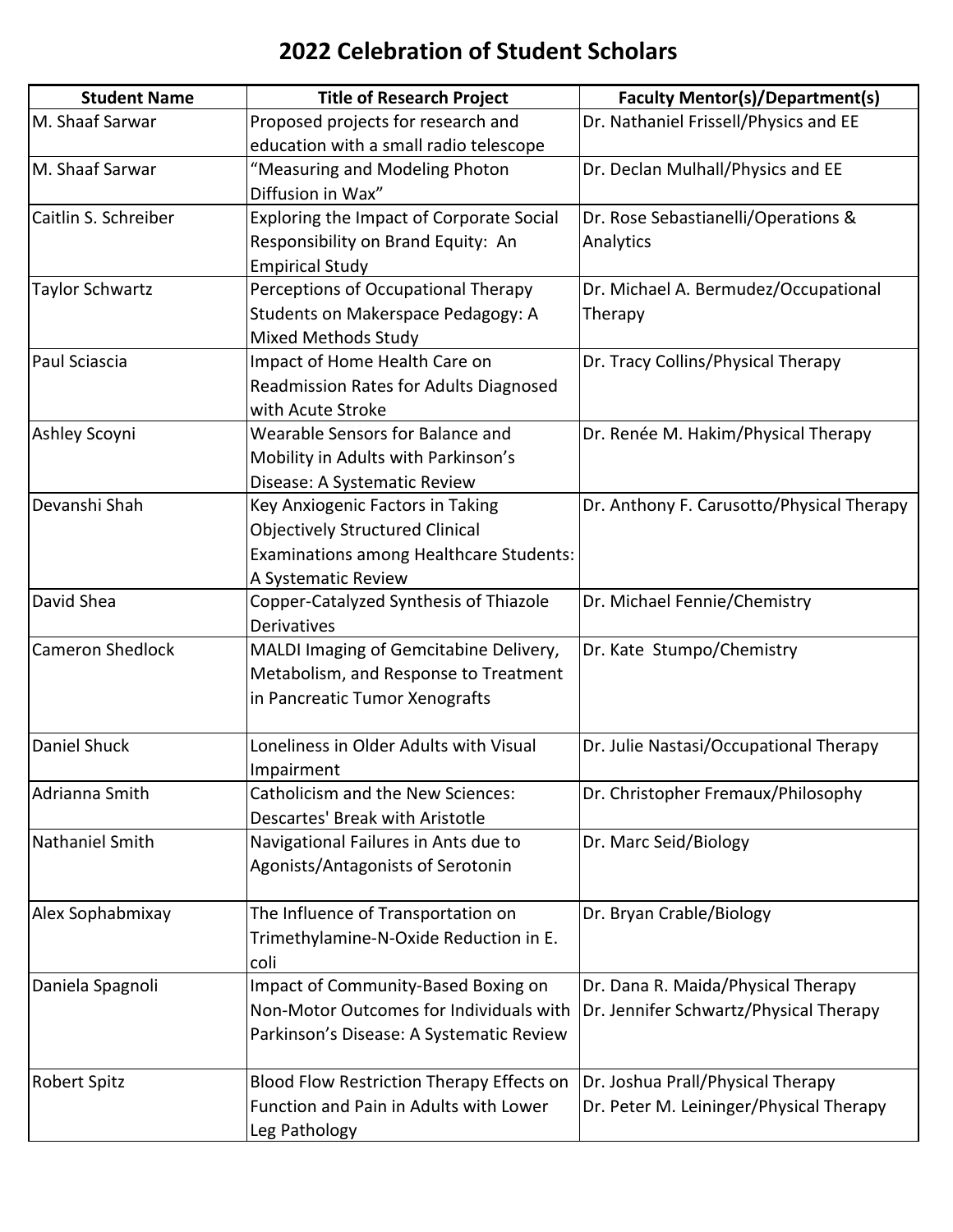| <b>Student Name</b>  | <b>Title of Research Project</b>              | <b>Faculty Mentor(s)/Department(s)</b>    |
|----------------------|-----------------------------------------------|-------------------------------------------|
| Kimberly A. Stossel  | <b>Investigating Online Consumer Reviews</b>  | Dr. Peter Andersen/Management,            |
|                      | <b>Across Two Service Industries</b>          | Marketing & Entrepreneurship              |
| Jack Sylvester       | N-acetylcysteine Protection against           | Dr. Jong-Hyun Son/Biology                 |
|                      | Developmental Hypoxic Damage in               |                                           |
|                      | Zebrafish                                     |                                           |
| Aidan Szabo          | "Constructing a cwNMR Head with a             | Dr. Declan Mulhall/Physics and EE         |
|                      | Voltage Controlled Frequency Circuit"         |                                           |
| <b>Forrest Terpe</b> | Impact of Home Health Care on                 | Dr. Tracy Collins/Physical Therapy        |
|                      | <b>Readmission Rates for Adults Diagnosed</b> |                                           |
|                      | with Acute Stroke                             |                                           |
| <b>Raven Thomas</b>  | Key Anxiogenic Factors in Taking              | Dr. Anthony F. Carusotto/Physical Therapy |
|                      | <b>Objectively Structured Clinical</b>        |                                           |
|                      | Examinations among Healthcare Students:       |                                           |
|                      | A Systematic Review                           |                                           |
| Lauren Tokash        | <b>Investigating Online Consumer Reviews</b>  | Dr. Peter Andersen/Management,            |
|                      | <b>Across Two Service Industries</b>          | Marketing & Entrepreneurship              |
| Julia Turnak         | The Effects of Egg Color on Male              | Dr. Cara Krieg/Biology                    |
|                      | Investment                                    |                                           |
| Elijah Walker        | Blood Flow Restriction Therapy Effects on     | Dr. Joshua Prall/Physical Therapy         |
|                      | Function and Pain in Adults with Lower        | Dr. Peter M. Leininger/Physical Therapy   |
|                      | Leg Pathology                                 |                                           |
| <b>Ashley Walker</b> | Impact of Socioeconomic Status on             | Dr. Deborah Budash/Occupational Therapy   |
|                      | Childhood Engagement in Occupation            |                                           |
| Anna Wengyn          | Phenomenological Analysis of the Lived        | Dr. Billie Tadros/English                 |
|                      | Experiences of Young Women with PCOS          |                                           |
| Sarah White          | Quantifying geographic and color              | Dr. Anne Royer/Biology                    |
|                      | variation in Mimulus ringens using citizen    |                                           |
|                      | science data                                  |                                           |
| <b>Kate Wisner</b>   | Loneliness in Older Adults with Visual        | Dr. Julie Nastasi/Occupational Therapy    |
|                      | Impairment                                    |                                           |
| <b>Myah York</b>     | Relationship Between Immune State and         | Dr. Robert Smith/Biology                  |
|                      | <b>Body Condition of Fall Migrant Gray</b>    |                                           |
|                      | Catbirds                                      |                                           |
| <b>Myah York</b>     | A Student Reflects on Their Time              | Dr. Robert Smith/Biology                  |
|                      | <b>Volunteering for Hospice</b>               |                                           |
| Sofia Zingone        | A proposed reintroduction of Christian        | Fr. Azar/Theology                         |
|                      | Communities in the West Bank into the         |                                           |
|                      | Holy Land Pilgrimage                          |                                           |